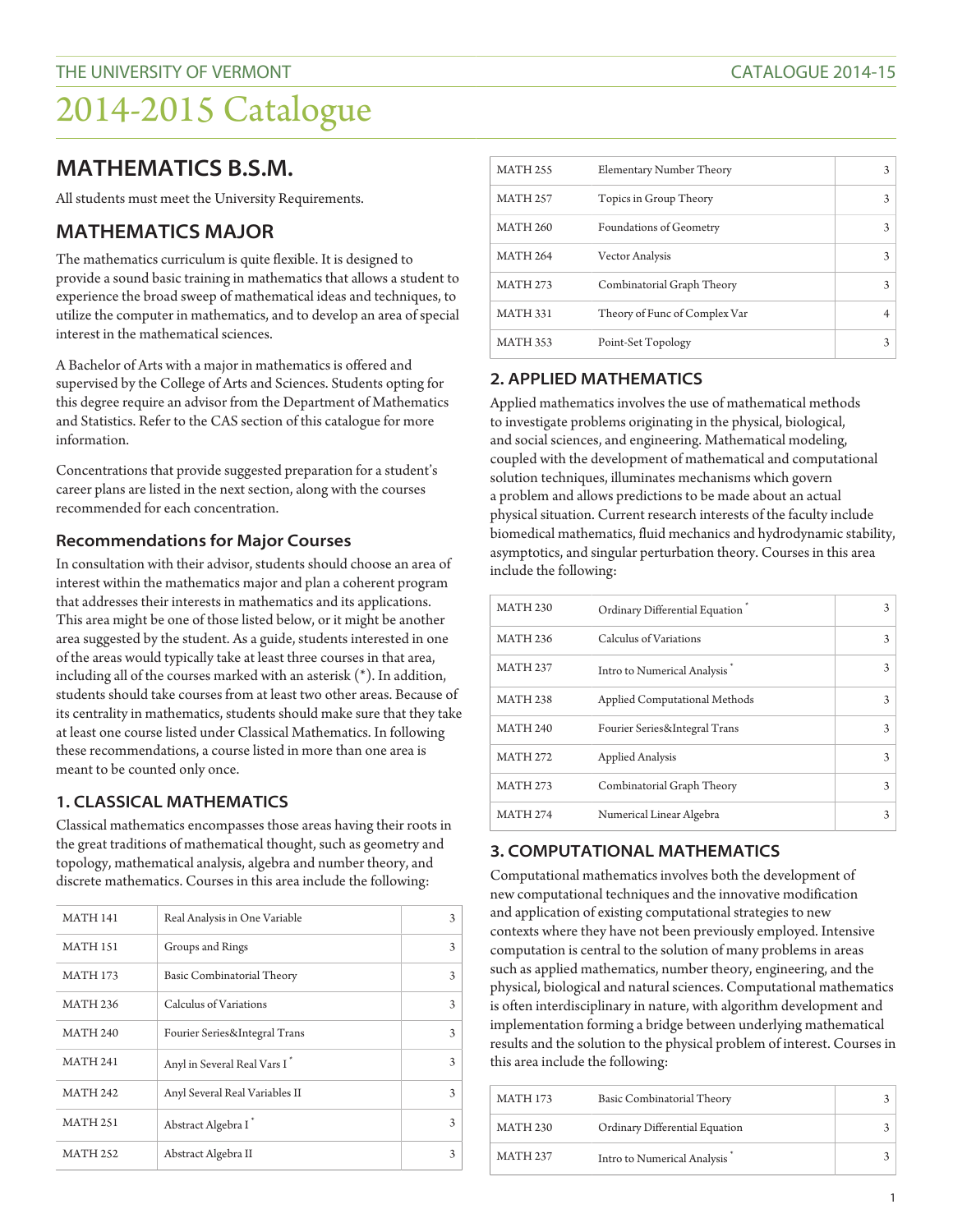# 2014-2015 Catalogue

| <b>MATH 238</b> | Applied Computational Methods  |  |
|-----------------|--------------------------------|--|
| <b>MATH 274</b> | Numerical Linear Algebra       |  |
| <b>STAT 201</b> | Stat Computing & Data Analysis |  |

# **4. THEORY OF COMPUTING**

The mathematical theory of computing deals with the mathematical underpinnings allowing effective use of the computer as a tool in problem solving. Aspects of the theory of computing include: designing parallel computing strategies (graph theory), analyzing strengths and effectiveness of competing algorithms (analysis of algorithms), examining conditions which ensure that a problem can be solved by computational means (automata theory and computability), and rigorous analysis of run times (complexity theory). Courses in this area include the following:

| <b>MATH 173</b> | Basic Combinatorial Theory     |  |
|-----------------|--------------------------------|--|
| <b>MATH 273</b> | Combinatorial Graph Theory     |  |
| CS 224          | Algorithm Design & Analysis    |  |
| CS 243          | Theory of Computation          |  |
| CS 346          | Adv Top: Theory of Computation |  |

## **5. MATHEMATICS OF MANAGEMENT**

Mathematics of Management involves the quantitative description and study of problems particularly concerned with the making of decisions in an organization. Problems are usually encountered in business, government, service industries, etc., and typically involve the allocation of resources, inventory control, product transportation, traffic control, assignment of personnel, and investment diversification. Courses in this area include the following:

| <b>MATH 173</b>     | Basic Combinatorial Theory       | 3 |
|---------------------|----------------------------------|---|
| <b>MATH 221</b>     | Deterministic Modls Oper Rsch    | 3 |
| <b>MATH 222</b>     | Stochastic Models in Oper Rsch   | 3 |
| <b>MATH 230</b>     | Ordinary Differential Equation   | 3 |
| <b>MATH 236</b>     | Calculus of Variations           | 3 |
| <b>MATH 273</b>     | Combinatorial Graph Theory       | 3 |
| <b>STAT 141</b>     | <b>Basic Statistical Methods</b> | 3 |
| or STAT 211         | Statistical Methods I            |   |
| STAT <sub>151</sub> | Applied Probability              | 3 |
| or MATH 207         | Probability Theory               |   |
| <b>STAT 224</b>     | Stats for Quality&Productivity   | 3 |

| STAT 241 | Statistical Inference          |  |
|----------|--------------------------------|--|
| STAT 253 | Appl Time Series & Forecasting |  |

# **6. ACTUARIAL MATHEMATICS**

Actuaries use quantitative skills to address a variety of risk related problems within financial environments. A unique feature of the actuarial profession is that a considerable amount of the formal training is typically completed after graduation "on-the-job".

The Society of Actuaries is an international organization that regulates education and advancement within the profession. Candidates may earn designation as an Associate of the Society of Actuaries (ASA) by satisfying three general requirements. These are:

- 1. Preliminary Education Requirements, PE;
- 2. the Fundamentals of Actuarial Practice Course, FAP; and
- 3. the Associateship Professionalism Course, APC.

The multiple component FAP is based on an e-learning format, and can be pursued independently. After completing the PE and at least one of the FAP components, candidates are eligible to register for the one-half day APC.

The Preliminary Education Requirements consist of

- 1. prerequisites
- 2. subjects to be validated by educational experience (VEE), and
- 3. four examinations.

While at the university, students can satisfy the prerequisites, the VEE courses, and the first two preliminary examinations. The following courses are recommended as preparation for the specific requirements.

#### **Prerequisites**

| <b>Calculus</b>                |                             |                |
|--------------------------------|-----------------------------|----------------|
| <b>MATH 021</b>                | Calculus I                  | 4              |
| <b>MATH 022</b>                | Calculus II                 | $\overline{4}$ |
| <b>MATH 121</b>                | Calculus III                | 4              |
| Linear Algebra                 |                             |                |
| <b>MATH 124</b>                | Linear Algebra              | 3              |
| <b>Introductory Accounting</b> |                             |                |
| <b>BSAD 060</b>                | <b>Financial Accounting</b> | 3              |
| <b>BSAD 061</b>                | Managerial Accounting       | 3              |
| <b>Mathematical Statistics</b> |                             |                |
| <b>STAT 261</b>                | Statistical Theory          | 3              |